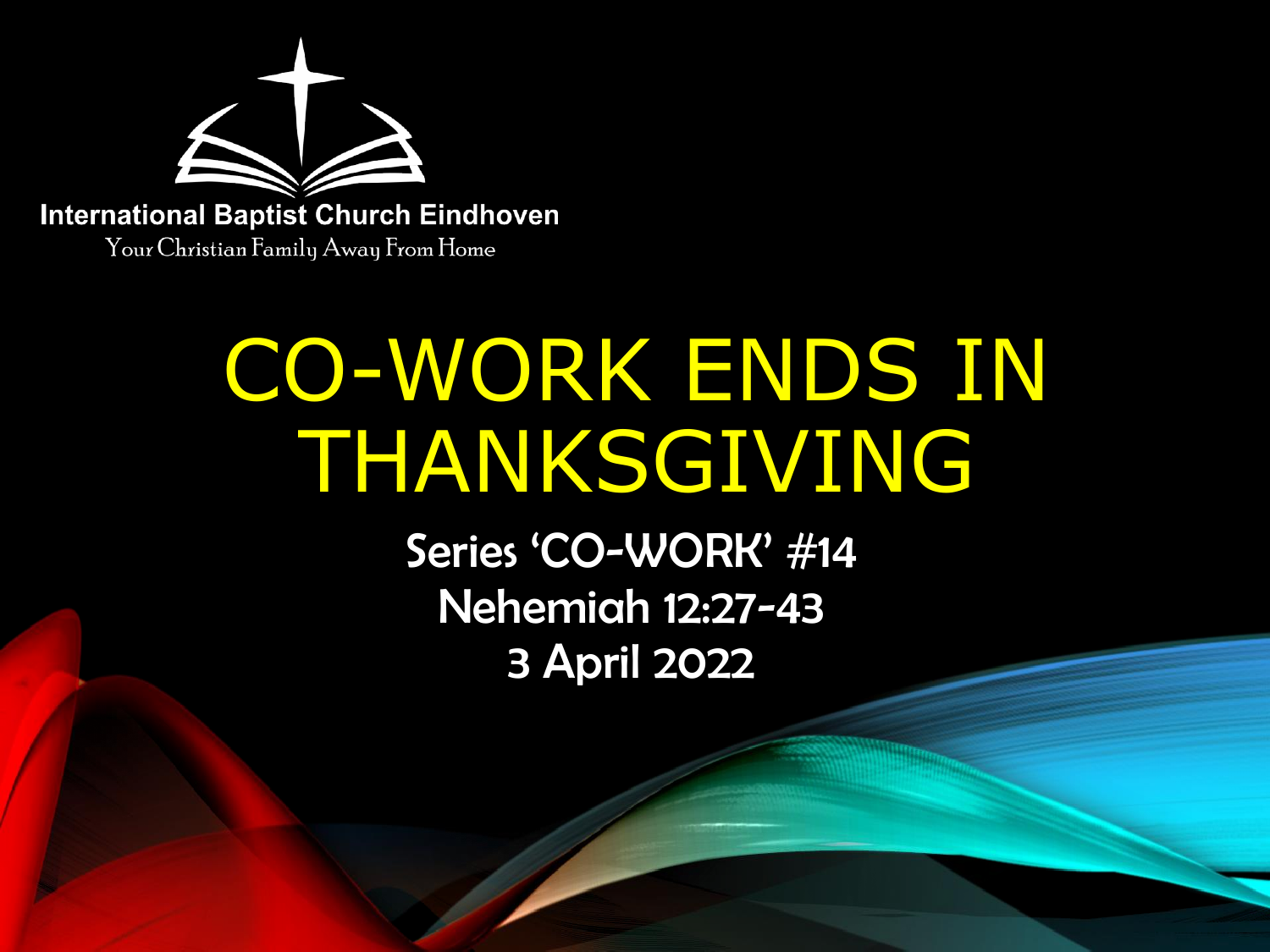## DEDICATION OF THE WALL OF JERUSALEM

- 1. Purification
	- Nehemiah 12:30
- 2. Gathering at Valley Gate
	- Nehemiah 12:31 and 38 // 2:13
- 3. Two large choirs giving thanks
	- Nehemiah 12:31

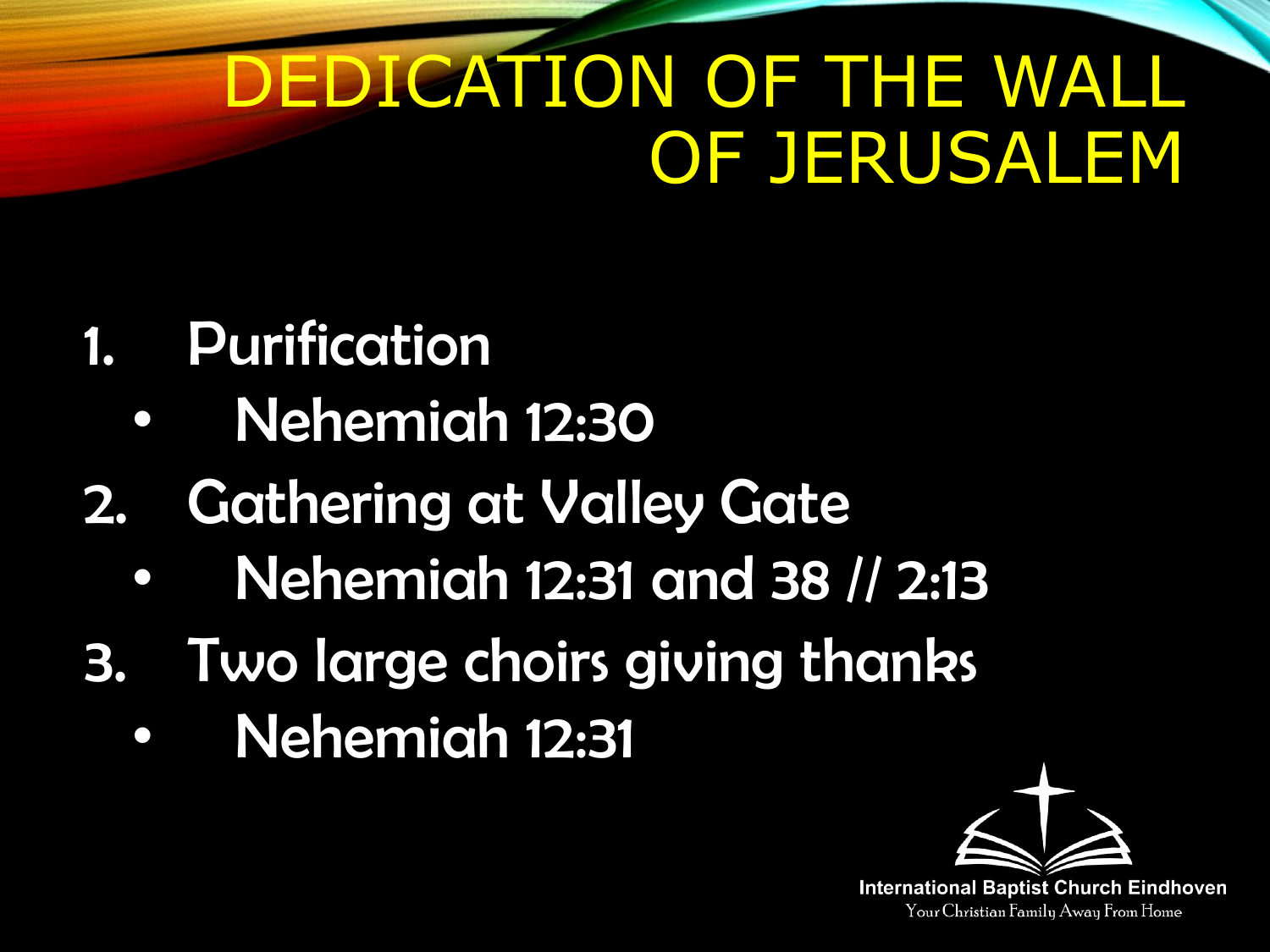

#### 1. JOY

- Nehemiah 12:27+43
- 2. SACRIFICE
	- contrary S+T in Nehemiah 4:2-3
- 3. DEDICATION
	- carefully prepared time of thanksgiving

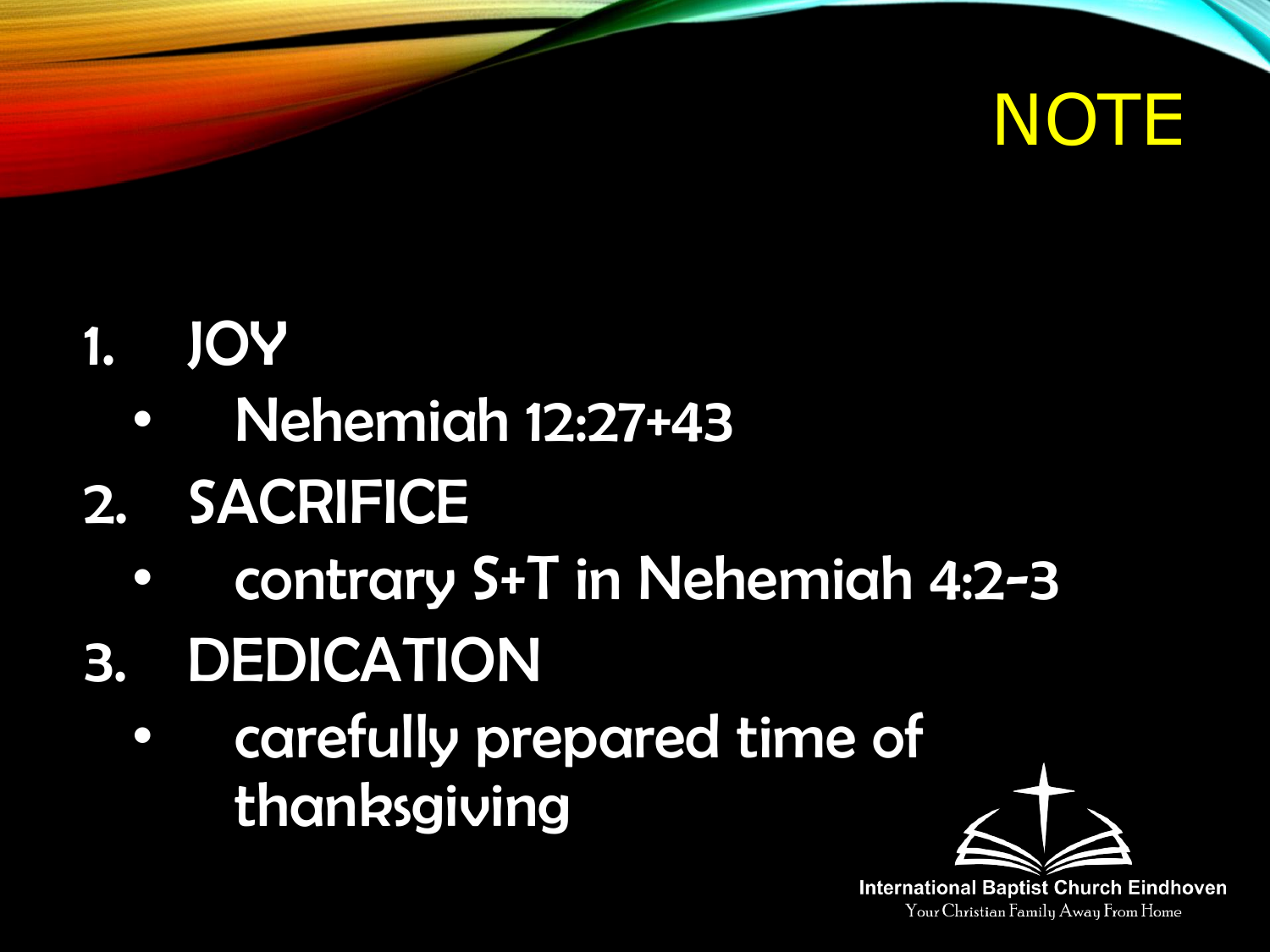## LL FOR MARKING TIMES OF THANKSGIVING

- 1. Giving praise to the Giver of life
	- We are stewards 1 Corinthians 4:7
- 2. Giving ourselves to the Saviour of life
	- John 10:28
	- Demands my soul, my life my all

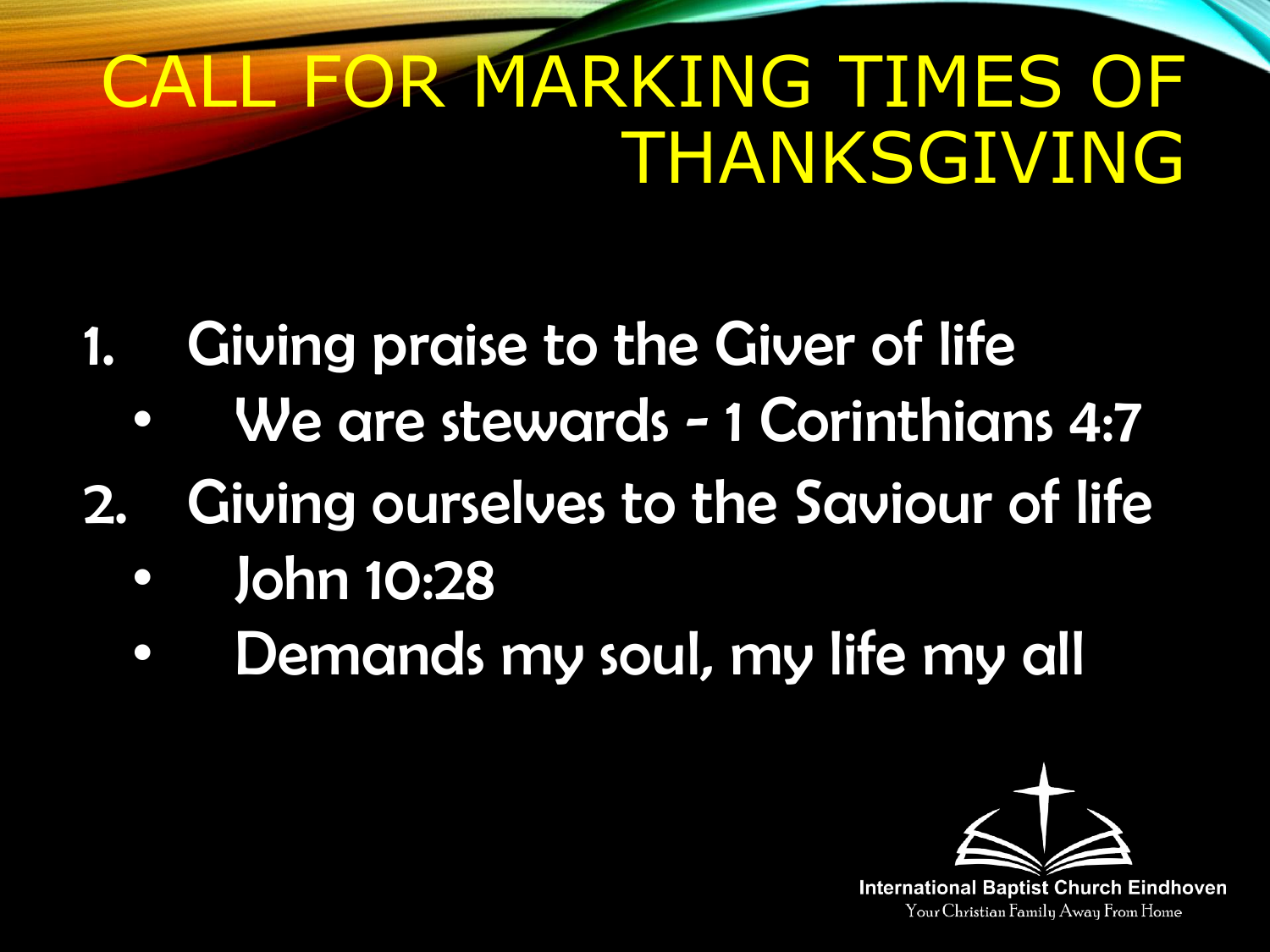#### WHEN I SURVEY THE WONDROUS CROSS ISAAC WATTS

Were the whole realm of nature mine, That were a present far too small; Love so amazing, so divine, Demands my soul, my life, my all.

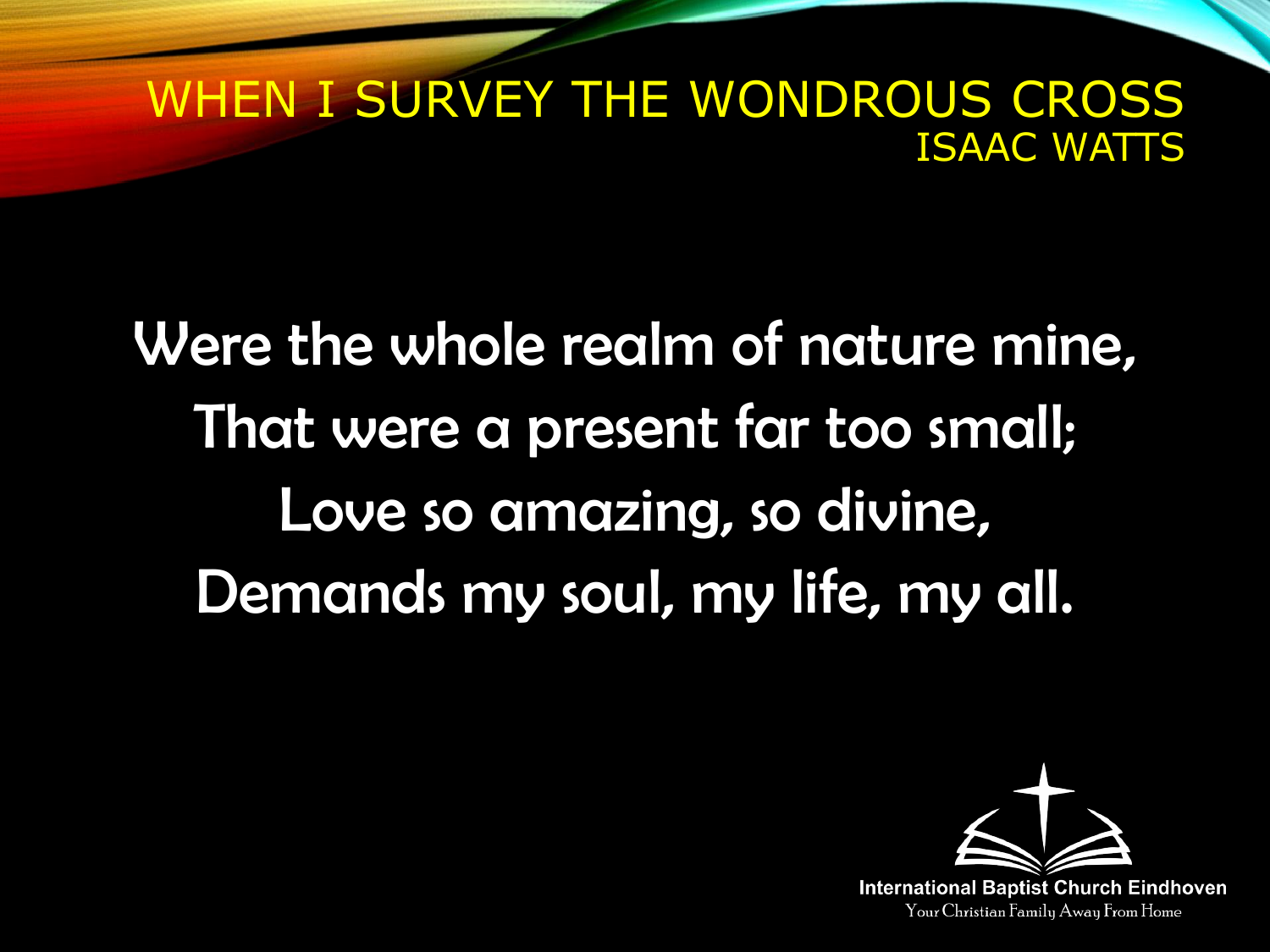## L FOR MARKING TIMES OF THANKSGIVING

- 1. Giving praise to the Giver of life
	- We are stewards 1 Corinthians 4:7
- 2. Giving ourselves to the Saviour of life
	- John 10:28
	- Demands my soul, my life my all
- 3. Giving honour to the Host and MC of life
	- Isaiah 25:1-9
	- Faith and Joy